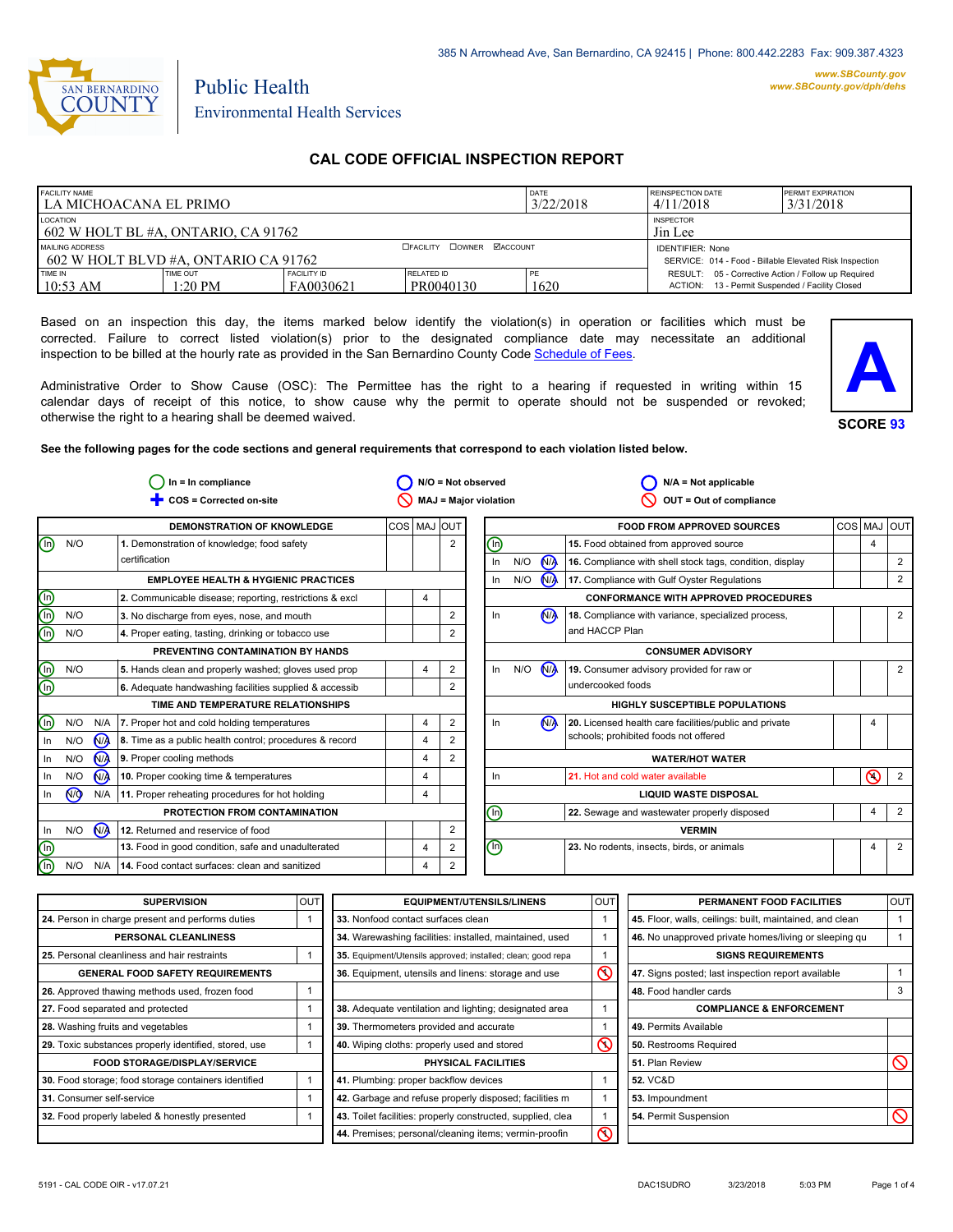

## **CAL CODE OFFICIAL INSPECTION REPORT**

| <b>FACILITY NAME</b><br>l la michoacana el<br>. PRIMO              | DATE<br>3/22/2018           |
|--------------------------------------------------------------------|-----------------------------|
| LOCATION<br>$1602$ W HOLT BL #A.<br>CA 91762<br>ONT<br><b>ARIO</b> | <b>INSPECTOR</b><br>Jin Lee |

### **54. PERMIT SUSPENSION**

| <b>POINTS</b> | Compliance date not specified<br><b>Not In Compliance</b><br>Violation Reference - HSC -<br>114409.114405 | Inspector Comments: The facility is hereby closed due to no hot water availability.<br>The maximum hot water temperature reached at the facility was observed to be 94.6 F during elevated risk<br>inspection.<br>The health permit to this facility will now be suspended.<br>A closure sign has been posted.<br>The facility must remain closed until a re-inspection is conducted and the health permit is reinstated by<br>environmental health.<br>Contact environmental health at (800) 442-2283 when ready to re-open and a re-inspection will be conducted<br>to verify compliance.<br>Do not move, relocate, or remove the closure sign.<br>Failure to comply will result in a charged inspection at an hourly rate minimum of \$245. |
|---------------|-----------------------------------------------------------------------------------------------------------|------------------------------------------------------------------------------------------------------------------------------------------------------------------------------------------------------------------------------------------------------------------------------------------------------------------------------------------------------------------------------------------------------------------------------------------------------------------------------------------------------------------------------------------------------------------------------------------------------------------------------------------------------------------------------------------------------------------------------------------------|
|               |                                                                                                           |                                                                                                                                                                                                                                                                                                                                                                                                                                                                                                                                                                                                                                                                                                                                                |

**Violation Description:** If an imminent health hazard is found, an enforcement officer may temporarily suspend the permit and order the food facility immediately closed. (114409, 114405)

|               | <b>21. HOT AND COLD WATER AVAILABLE</b>            |                                                                                                                                             | <b>MAJOR</b> |  |
|---------------|----------------------------------------------------|---------------------------------------------------------------------------------------------------------------------------------------------|--------------|--|
| <b>POINTS</b> | Compliance date not specified<br>Not In Compliance | Inspector Comments: Observed the maximum water temperature at the facility was measured between 92.4<br>F to 94.6F.                         |              |  |
|               | Violation Reference - HSC -                        | The temperature of the water was measured from the following sinks of the facility:                                                         |              |  |
|               | 113953(c), 114099.2(b)                             | 1. The preparation sink at 93 F                                                                                                             |              |  |
|               |                                                    | 2. The hand wash sink in the restroom at 92.4 F                                                                                             |              |  |
|               |                                                    | 3. The 3- compartment sink at 94.5 F                                                                                                        |              |  |
|               |                                                    | 4. The two hand wash sinks of the preparation area at 94.6 F                                                                                |              |  |
|               |                                                    | All sinks were only able to reach a maximum water temperature of 94.6 F.                                                                    |              |  |
|               |                                                    | At time of inspection, the facility was unable to provide hot water (a minimum of $120 F$ ) in the facility.                                |              |  |
|               |                                                    | The operator stated that they had hot water yesterday.                                                                                      |              |  |
|               |                                                    | The water heater observed at the facility has the following specifications: electrical with watts upper of 6000<br>and watts lower of 6000. |              |  |
|               |                                                    | The facility will be closed for no hot water availability. This is repeated violation.                                                      |              |  |
|               |                                                    | The facility must be able to provide hot water of a minimum of 120 F.                                                                       |              |  |
|               |                                                    | Repair and or make the necessary adjustments to the water heater to be able to acquire hot water in the                                     |              |  |
|               |                                                    | facility.                                                                                                                                   |              |  |
|               |                                                    | If the water heater should need replacement please contact Plan check for approval.                                                         |              |  |
|               |                                                    | Do not install a new water heater without the approval of Plan check from environmental health.                                             |              |  |
|               |                                                    | If you have any question regarding the replacement of a water heater contact Plan check at (800) 442-2283.                                  |              |  |

**Violation Description:** An adequate, protected, pressurized, potable supply of hot water and cold water shall be provided at all times. (113953(c), 114099.2(b) 114101(a), 114189, 114192, 114192.1, 114195)

## **36. EQUIPMENT, UTENSILS AND LINENS: STORAGE AND USE**

**Compliance date not specified POINTS**

**Inspector Comments:** A utensil scoop was observed stored directly in the ice storage with the handle of the scoop coming into contact with the ice.

**Not In Compliance Violation Reference - HSC - 114074, 114081, 114119**

Discontinue this practice and store the scoop so that handle does not come into contact with the ice.

**Violation Description:** All clean and soiled linen shall be properly stored; non-food items shall be stored and displayed separate from food and food-contact surfaces. (114185.3 - 114185.4)Utensils and equipment shall be handled and stored so as to be protected from contamination. (114074 - 114075, 114081, 114119, 114121, 114161, 114178, 114179, 114083, 114185, 114185.2, 114185.5) Pressurized cylinders must be securely fastened to a rigid structure. (114172)

**1**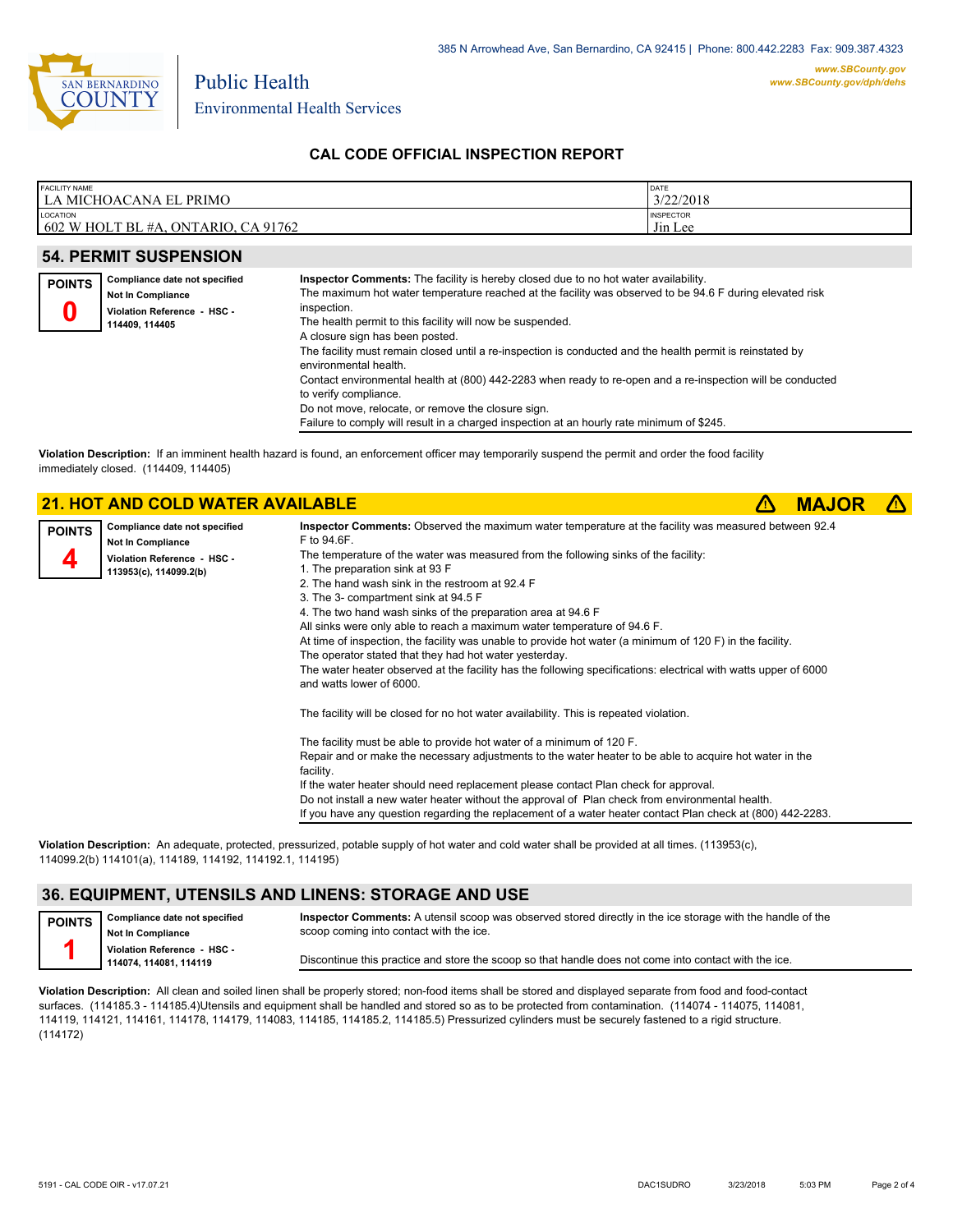

Environmental Health Services

## **CAL CODE OFFICIAL INSPECTION REPORT**

| <b>FACILITY NAME</b><br>LA MICHOACANA EL<br><b>PRIMO</b> | DATE<br>3/22/2018 |
|----------------------------------------------------------|-------------------|
| <b>LOCATION</b>                                          | <b>INSPECTOR</b>  |
| 602 W HOLT BL #A, ONTARIO, CA 91762                      | Jin Lee           |

### **40. WIPING CLOTHS: PROPERLY USED AND STORED**

Public Health

| <b>POINTS</b> | Compliance date not specified                           | Inspector Comments: Three (3) wiping cloth were observed stored on the prep table in the kitchen. |
|---------------|---------------------------------------------------------|---------------------------------------------------------------------------------------------------|
|               | <b>Not In Compliance</b><br>Violation Reference - HSC - | Store all wiping cloths in the cloth sanitizer bucket between uses.                               |
|               | 114135.114185.1                                         |                                                                                                   |

**Violation Description:** Wiping cloths used to wipe service counters, scales or other surfaces that may come into contact with food shall be used only once unless kept in clean water with sanitizer. (114135, 114185.1, 114185.3 (d-e)) Sponges shall not be used in contact with cleaned and sanitized or in-use food contact surfaces. (114135)

#### **44. PREMISES; PERSONAL/CLEANING ITEMS; VERMIN-PROOFING**

**Compliance date not specified Not In Compliance Violation Reference - HSC - 114067 (j), 114123 POINTS 1 Inspector Comments:** An employee drink was observed on reach-in refrigerator next to ice machine. Store all employee drinks and personal belongings away from food prep and storage areas.

**Violation Description:** The premises of each food facility shall be kept clean and free of litter and rubbish; all clean and soiled linen shall be properly stored; non-food items shall be stored and displayed separate from food and food-contact surfaces; the facility shall be kept vermin proof. (114067 (j), 114123, 114143 (a) & (b), 114256, 114256.1, 114256.2, 114256.4, 114257, 114257.1, 114259, 114259.2, 114259.3, 114279, 114281, 114282) Food preparation sinks, handwashing sinks and warewashing equipment shall not be used for the cleaning of maintenance tools, the holding of maintenance materials, or the disposal of liquid wastes. (114123) Open-air barbecue and/or outdoor wood burning oven must operate on the same premises, in conjunction with a permanent food facility and not in an area that may pose as a fire hazard. (114143(a) (b)) Janitorial sink or approved curbed cleaning facility (exemption for restricted food service facilities Section 114279 (b)) shall be provided. (114279(a)) First aid supplies must have a legible manufacturer's label and stored in a kit or container that is located to prevent contamination. (114256.4) Insect electrocution devices are not allowed in food or utensil handling areas. (114259.3)

## **51. PLAN REVIEW**

| <b>POINTS</b> | Compliance date not specified<br><b>Not In Compliance</b> | Inspector Comments: The owner stated the new water heater was installed three (3) months ago without<br>contact with Plan check. |
|---------------|-----------------------------------------------------------|----------------------------------------------------------------------------------------------------------------------------------|
|               | Violation Reference - HSC -<br>114380                     | Please contact plan checker at 1 (800) 442-2283 for verifying the proper size and approved water heater.                         |

**Violation Description:** A person proposing to build or remodel a food facility shall submit plans for approval before starting any new construction or remodeling of any facility for use as a retail food facility. (114380)

#### **IMPORTANT: Risk Based Inspection Frequency**

Food facilities that pose a higher risk level for causing foodborne illness will be subject to an additional inspection, to be billed at the hourly rate as provided in the San Bernardino County Code S[chedule of Fees. Facilitie](http://www.amlegal.com/nxt/gateway.dll/California/sanbernardinocounty_ca/title1governmentandadministration/division6countyfees/chapter2scheduleoffees?f=templates$fn=default.htm$3.0$vid=amlegal:sanbernardinocounty_ca$anc=JD_16.0213B)s that received one or more of the following will be elevated to a high risk tier:

- A score letter of "C" or lower on one of the last two graded inspections,
- A score letter of "B" on two of the last three graded inspections,
- Repeated "four (4) point violation Risk Factor" (critical violation codes 1-23) on the last two inspections, or
- Four (4) or more critical violations (codes 1-23) noted during an inspection, or
- A permit suspension (closure) on your last graded inspection.

#### **Overall Inspection Comments**